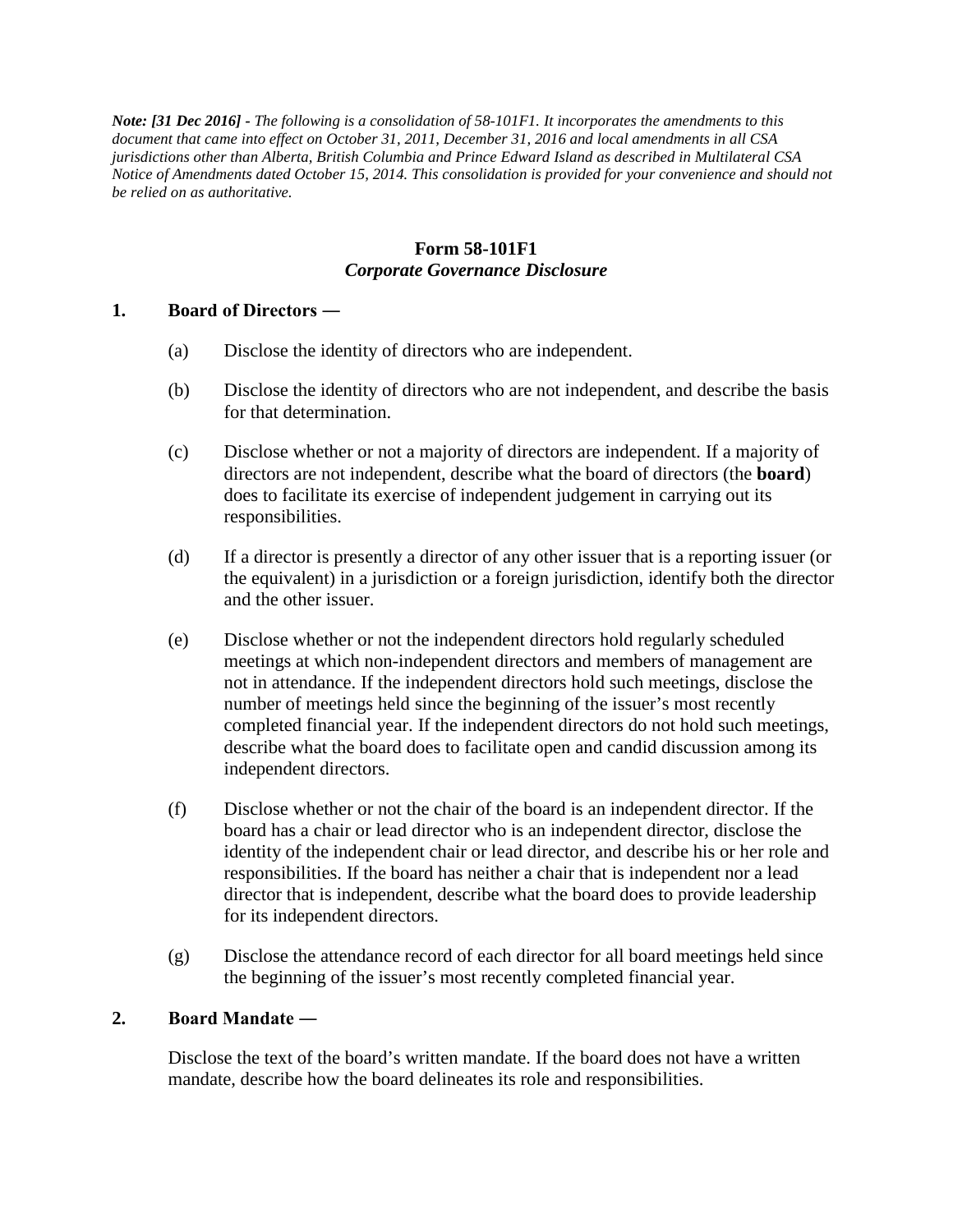## **3. Position Descriptions ―**

- (a) Disclose whether or not the board has developed written position descriptions for the chair and the chair of each board committee. If the board has not developed written position descriptions for the chair and/or the chair of each board committee, briefly describe how the board delineates the role and responsibilities of each such position.
- (b) Disclose whether or not the board and CEO have developed a written position description for the CEO. If the board and CEO have not developed such a position description, briefly describe how the board delineates the role and responsibilities of the CEO.

## **4. Orientation and Continuing Education ―**

- (a) Briefly describe what measures the board takes to orient new directors regarding
	- (i) the role of the board, its committees and its directors, and
	- (ii) the nature and operation of the issuer's business.
- (b) Briefly describe what measures, if any, the board takes to provide continuing education for its directors. If the board does not provide continuing education, describe how the board ensures that its directors maintain the skill and knowledge necessary to meet their obligations as directors.

# **5. Ethical Business Conduct ―**

- (a) Disclose whether or not the board has adopted a written code for the directors, officers and employees. If the board has adopted a written code:
	- (i) disclose how a person or company may obtain a copy of the code;
	- (ii) describe how the board monitors compliance with its code, or if the board does not monitor compliance, explain whether and how the board satisfies itself regarding compliance with its code; and
	- (iii) provide a cross-reference to any material change report filed since the beginning of the issuer's most recently completed financial year that pertains to any conduct of a director or executive officer that constitutes a departure from the code.
- (b) Describe any steps the board takes to ensure directors exercise independent judgement in considering transactions and agreements in respect of which a director or executive officer has a material interest.
- (c) Describe any other steps the board takes to encourage and promote a culture of ethical business conduct.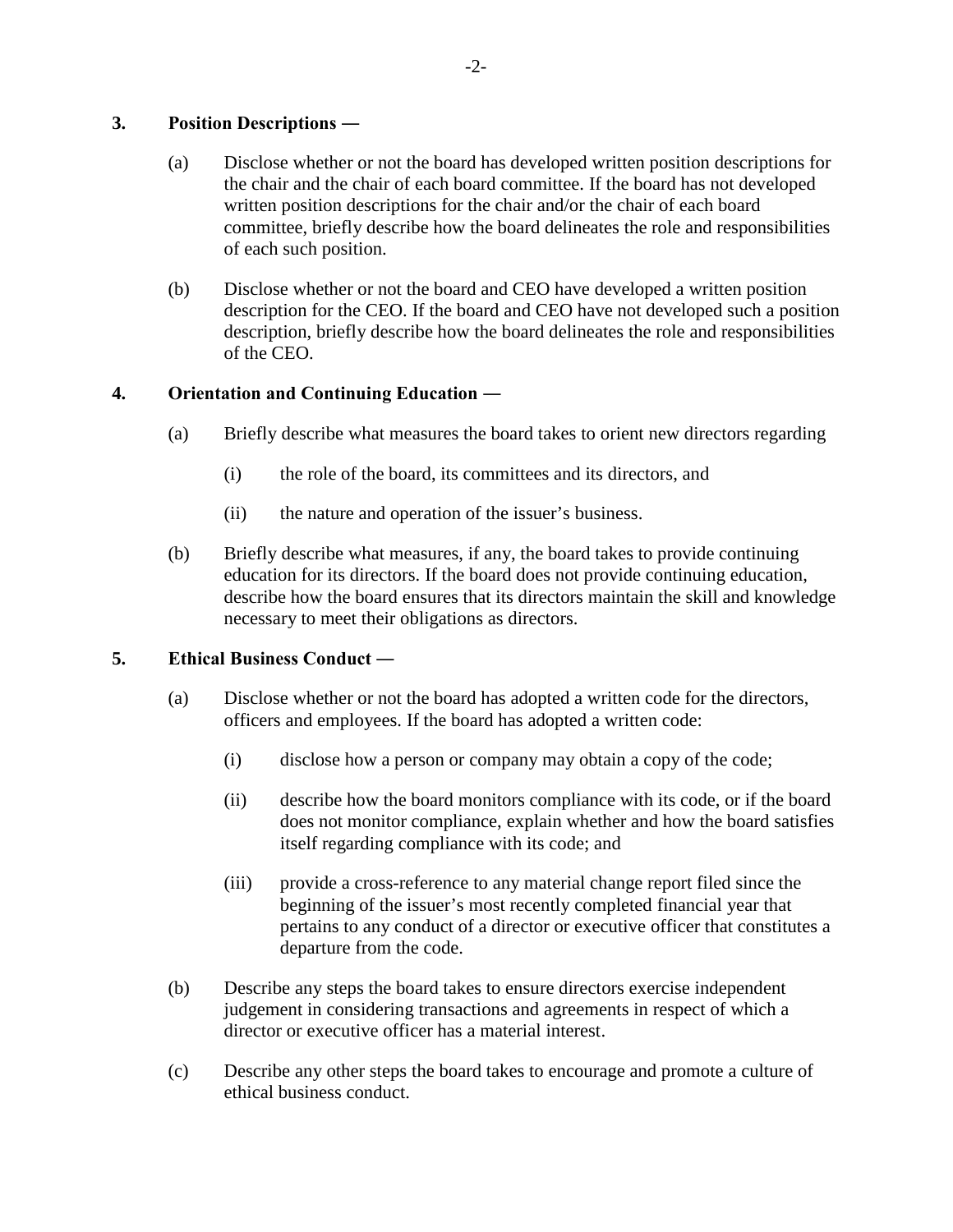### **6. Nomination of Directors ―**

- (a) Describe the process by which the board identifies new candidates for board nomination.
- (b) Disclose whether or not the board has a nominating committee composed entirely of independent directors. If the board does not have a nominating committee composed entirely of independent directors, describe what steps the board takes to encourage an objective nomination process.
- (c) If the board has a nominating committee, describe the responsibilities, powers and operation of the nominating committee.

# **7. Compensation ―**

- (a) Describe the process by which the board determines the compensation for the issuer's directors and officers.
- (b) Disclose whether or not the board has a compensation committee composed entirely of independent directors. If the board does not have a compensation committee composed entirely of independent directors, describe what steps the board takes to ensure an objective process for determining such compensation.
- (c) If the board has a compensation committee, describe the responsibilities, powers and operation of the compensation committee.
- (d) [Repealed]

# **8. Other Board Committees ―**

If the board has standing committees other than the audit, compensation and nominating committees, identify the committees and describe their function.

### **9. Assessments ―**

Disclose whether or not the board, its committees and individual directors are regularly assessed with respect to their effectiveness and contribution. If assessments are regularly conducted, describe the process used for the assessments. If assessments are not regularly conducted, describe how the board satisfies itself that the board, its committees, and its individual directors are performing effectively.

10. **Director Term Limits and Other Mechanisms of Board Renewal (Alberta, Manitoba,** New Brunswick, Newfoundland and Labrador, Northwest Territories, Nova Scotia, Nunavut, Ontario, Québec, Saskatchewan and Yukon only) **―**

Disclose whether or not the issuer has adopted term limits for the directors on its board or other mechanisms of board renewal and, if so, include a description of those director term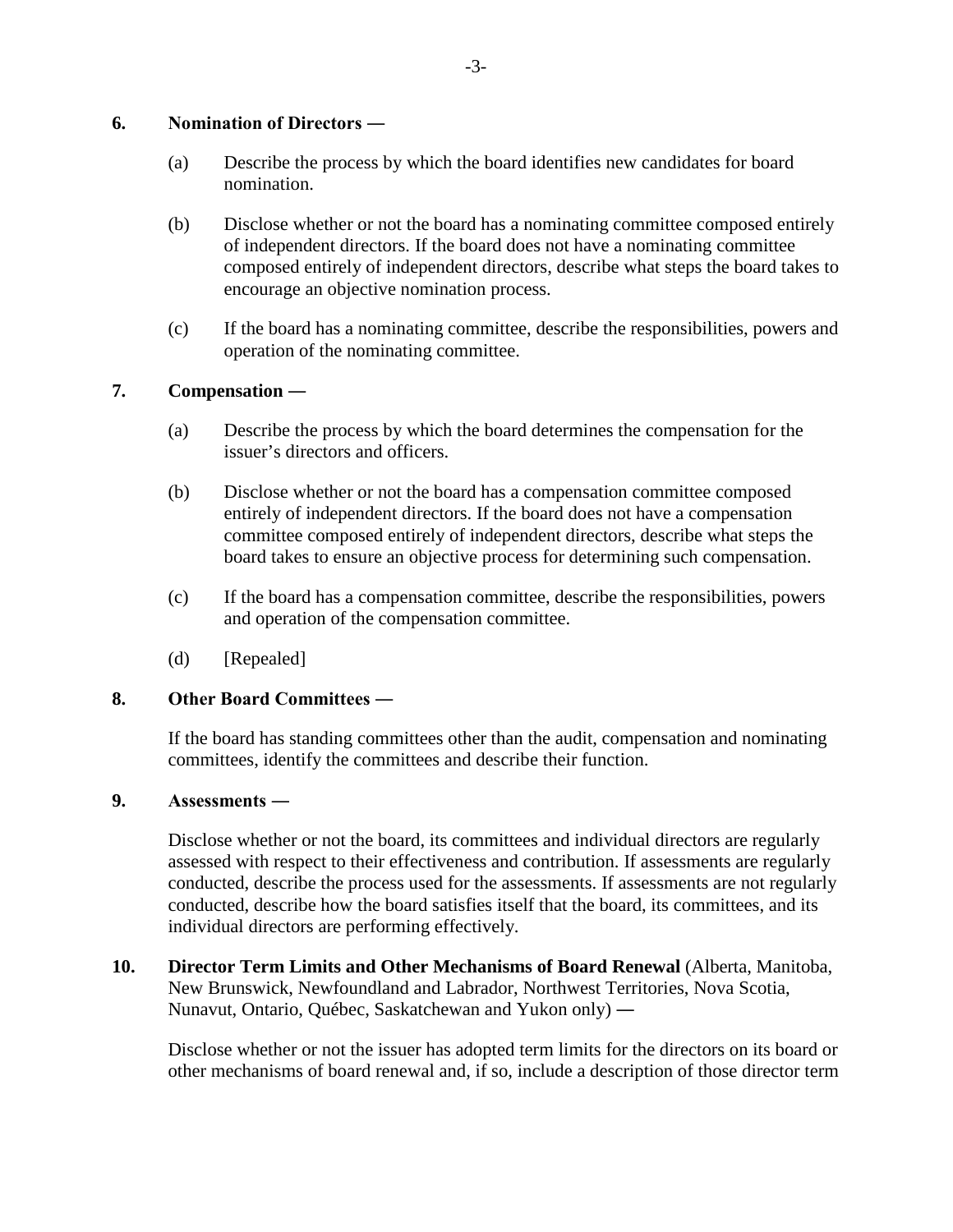limits or other mechanisms of board renewal. If the issuer has not adopted director term limits or other mechanisms of board renewal, disclose why it has not done so.

- **11. Policies Regarding the Representation of Women on the Board** (Alberta, Manitoba, New Brunswick, Newfoundland and Labrador, Northwest Territories, Nova Scotia, Nunavut, Ontario, Québec, Saskatchewan and Yukon only) **―**
	- (a) Disclosure whether the issuer has adopted a written policy relating to the identification and nomination of women directors. If the issuer has not adopted such a policy, disclose why it has not done so.
	- (b) If an issuer has adopted a policy referred to in (a), disclose the following in respect of the policy:
		- (i) a short summary of its objectives and key provisions,
		- (ii) the measures taken to ensure that the policy has been effectively implemented,
		- (iii) annual and cumulative progress by the issuer in achieving the objectives of the policy, and
		- (iv) whether and, if so, how the board or its nominating committee measures the effectiveness of the policy.
- **12. Consideration of the Representation of Women in the Director Identification and Selection Process** (Alberta, Manitoba, New Brunswick, Newfoundland and Labrador, Northwest Territories, Nova Scotia, Nunavut, Ontario, Québec, Saskatchewan and Yukon  $\text{only}$ ) —

Disclose whether and, if so, how the board or nominating committee considers the level of representation of women on the board in identifying and nominating candidates for election or re-election to the board. If the issuer does not consider the level of representation of women on the board in identifying and nominating candidates for election or re-election to the board, disclose the issuer's reasons for not doing so.

**13. Consideration Given to the Representation of Women in Executive Officer Appointments** (Alberta, Manitoba, New Brunswick, Newfoundland and Labrador, Northwest Territories, Nova Scotia, Nunavut, Ontario, Québec, Saskatchewan and Yukon only) **―**

Disclose whether and, if so, how the issuer considers the level of representation of women in executive officer positions when making executive officer appointments. If the issuer does not consider the level of representation of women in executive officer positions when making executive officer appointments, disclose the issuer's reasons for not doing so.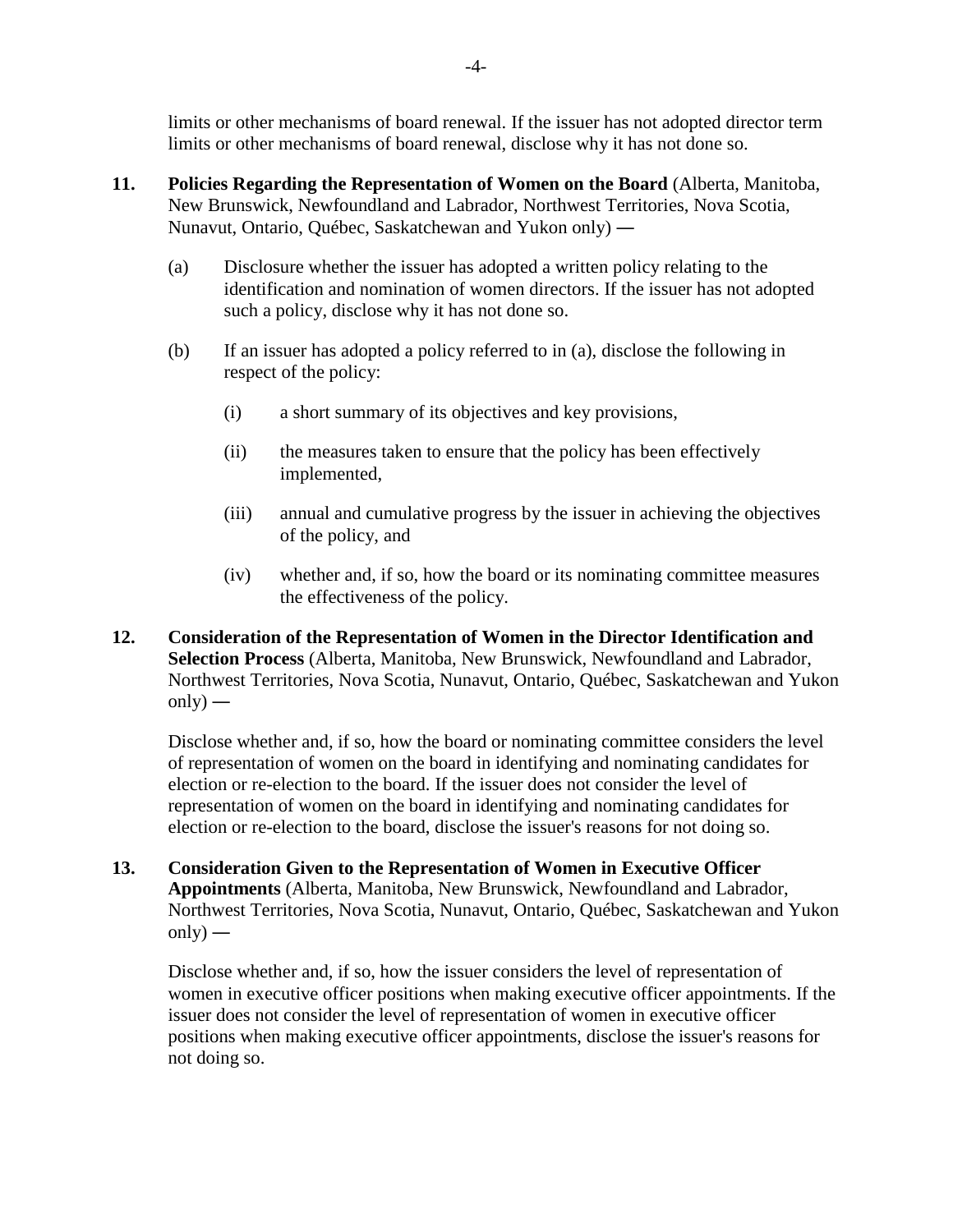- **14. Issuer's Targets Regarding the Representation of Women on the Board and in Executive Officer Positions** (Alberta, Manitoba, New Brunswick, Newfoundland and Labrador, Northwest Territories, Nova Scotia, Nunavut, Ontario, Québec, Saskatchewan and Yukon only) **―**
	- (a) For purposes of this Item, a "target" means a number or percentage, or a range of numbers or percentages, adopted by the issuer of women on the issuer's board or in executive officer positions of the issuer by a specific date.
	- (b) Disclose whether the issuer has adopted a target regarding women on the issuer's board. If the issuer has not adopted a target, disclose why it has not done so.
	- (c) Disclose whether the issuer has adopted a target regarding women in executive officer positions of the issuer. If the issuer has not adopted a target, disclose why it has not done so.
	- (d) If the issuer has adopted a target referred to in either (b) or (c), disclose:
		- (i) the target, and
		- (ii) the annual and cumulative progress of the issuer in achieving the target.
- **15. Number of Women on the Board and in Executive Officer Positions** (Alberta, Manitoba, New Brunswick, Newfoundland and Labrador, Northwest Territories, Nova Scotia, Nunavut, Ontario, Québec, Saskatchewan and Yukon only) **―**
	- (a) Disclose the number and proportion (in percentage terms) of directors on the issuer's board who are women.
	- (b) Disclose the number and proportion (in percentage terms) of executive officers of the issuer, including all major subsidiaries of the issuer, who are women.

### *INSTRUCTION:*

*(1) This Form applies to both corporate and non-corporate entities. Reference to a particular corporate characteristic, such as a board, includes any equivalent characteristic of a non-corporate entity.*

*Income trust issuers must provide disclosure in a manner which recognizes that certain functions of a corporate issuer, its board and its management may be performed by any or all of the trustees, the board or management of a subsidiary of the trust, or the board, management or employees of a management company. In the case of an income trust, references to "the issuer" refer to both the trust and any underlying entities, including the operating entity.*

*(2) If the disclosure required by Item 1 is included in a management information circular distributed to security holders of the issuer for the purpose of electing directors to the*